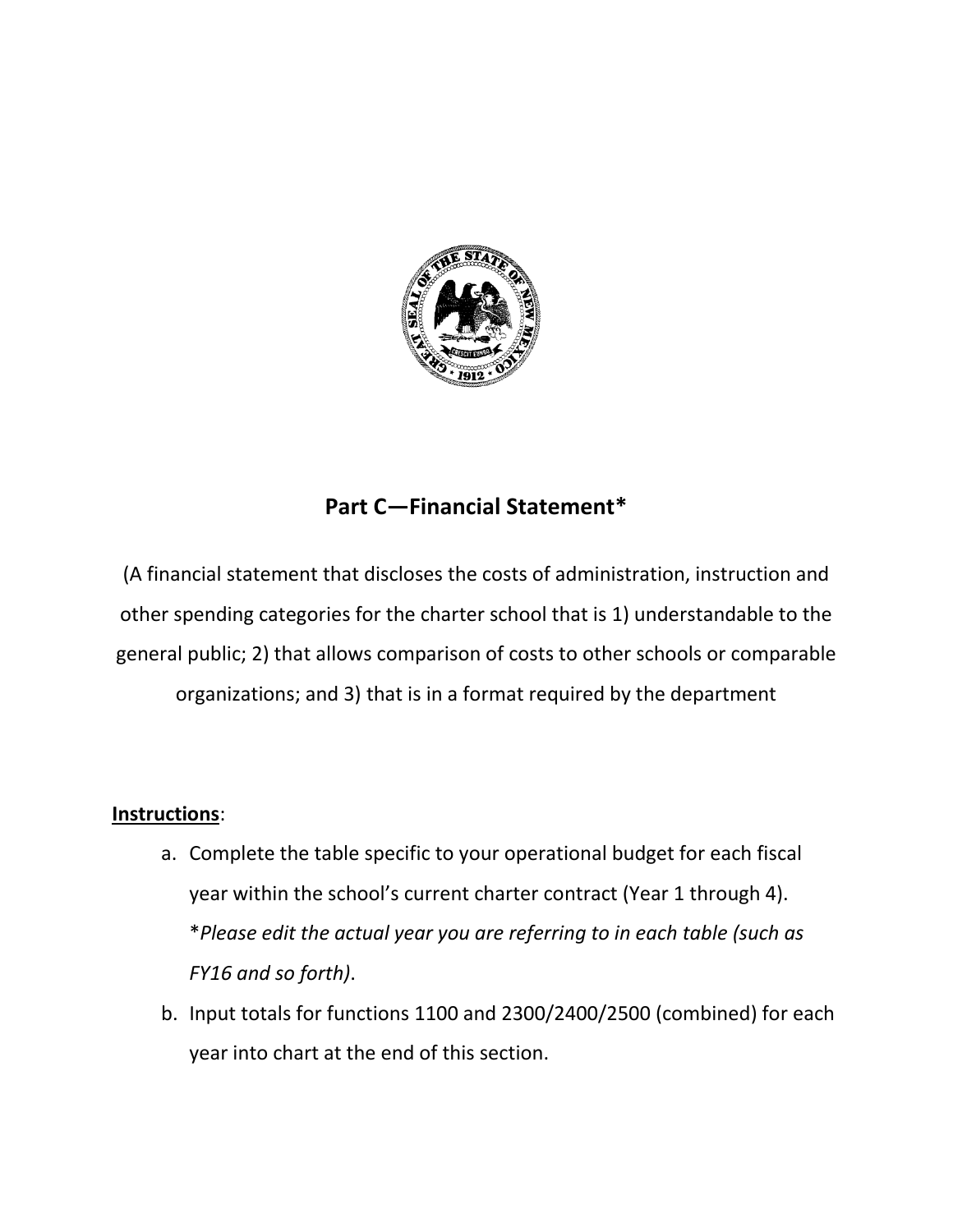### **2016-17**

| <b>Function</b>                                                                                                                                                                         | <b>Function Name</b>          | <b>Example of Expenditures by Function</b>                                                            | Percentage (%) | <b>Amount</b> |
|-----------------------------------------------------------------------------------------------------------------------------------------------------------------------------------------|-------------------------------|-------------------------------------------------------------------------------------------------------|----------------|---------------|
| 1100                                                                                                                                                                                    | Direct<br>Instruction         | Teachers, EAs, Instructional Coaches, etc.                                                            | 68%            | \$2,128,179   |
| 2100                                                                                                                                                                                    | <b>Student Support</b>        | Social Workers, Counseling, Ancillary<br>Services, etc.                                               | 4%             | \$136,880     |
| 2200                                                                                                                                                                                    | Instructional<br>Support      | Library/Media Services, Instructional-<br>Related Technology, Academic Student<br>Assessment, etc.    | 0.4%           | \$9,764       |
| 2300                                                                                                                                                                                    | Central<br>Administration     | Governance Council, Executive<br>Administration, Community Relations,<br>etc.                         | 0.6%           | \$21,905      |
| 2400                                                                                                                                                                                    | School<br>Administration      | School Administrator, etc.                                                                            | 6%             | \$173,089     |
| 2500                                                                                                                                                                                    | <b>Central Services</b>       | Business Manager, Human Resources,<br>Printing, Technology Services, etc.                             | 8%             | \$262,103     |
| 2600                                                                                                                                                                                    | Maintenance<br>and Operations | Maintenance and Operations of<br>Buildings, Upkeep of Grounds and<br>Vehicles, Security, Safety, Etc. | 13%            | \$398,154     |
|                                                                                                                                                                                         | Other                         |                                                                                                       | 0%             | \$0           |
| <b>Grand Total</b>                                                                                                                                                                      |                               |                                                                                                       | 100%           | \$3,130,074   |
| Total Amount of Operational Dollars Going Directly to Supporting<br>Student Success (Includes Direct Instruction, Student Support,<br>Instructional Support, and School Administration) |                               |                                                                                                       | 78.4%          | \$2,447,912   |

## **2017-18**

| <b>Fund</b> | <b>Fund Name</b>          | <b>Example of Expenditures by Function</b>                                                         | Percentage (%) | <b>Amount</b> |
|-------------|---------------------------|----------------------------------------------------------------------------------------------------|----------------|---------------|
| 1100        | Direct<br>Instruction     | Teachers, EAs, Instructional Coaches, etc.                                                         | 69.5%          | \$2,030,284   |
| 2100        | <b>Student Support</b>    | Social Workers, Counseling, Ancillary<br>Services, etc.                                            | 5%             | \$146,405     |
| 2200        | Instructional<br>Support  | Library/Media Services, Instructional-<br>Related Technology, Academic Student<br>Assessment, etc. | 0.5%           | \$9,104       |
| 2300        | Central<br>Administration | Governance Council, Executive<br>Administration, Community Relations, etc.                         | 5%             | \$150,911     |
| 2400        | School<br>Administration  | School Administrator, etc.                                                                         | 1%             | \$30,647      |
| 2500        | <b>Central Services</b>   | Business Manager, Human Resources,<br>Printing, Technology Services, etc.                          | 7%             | \$211,498     |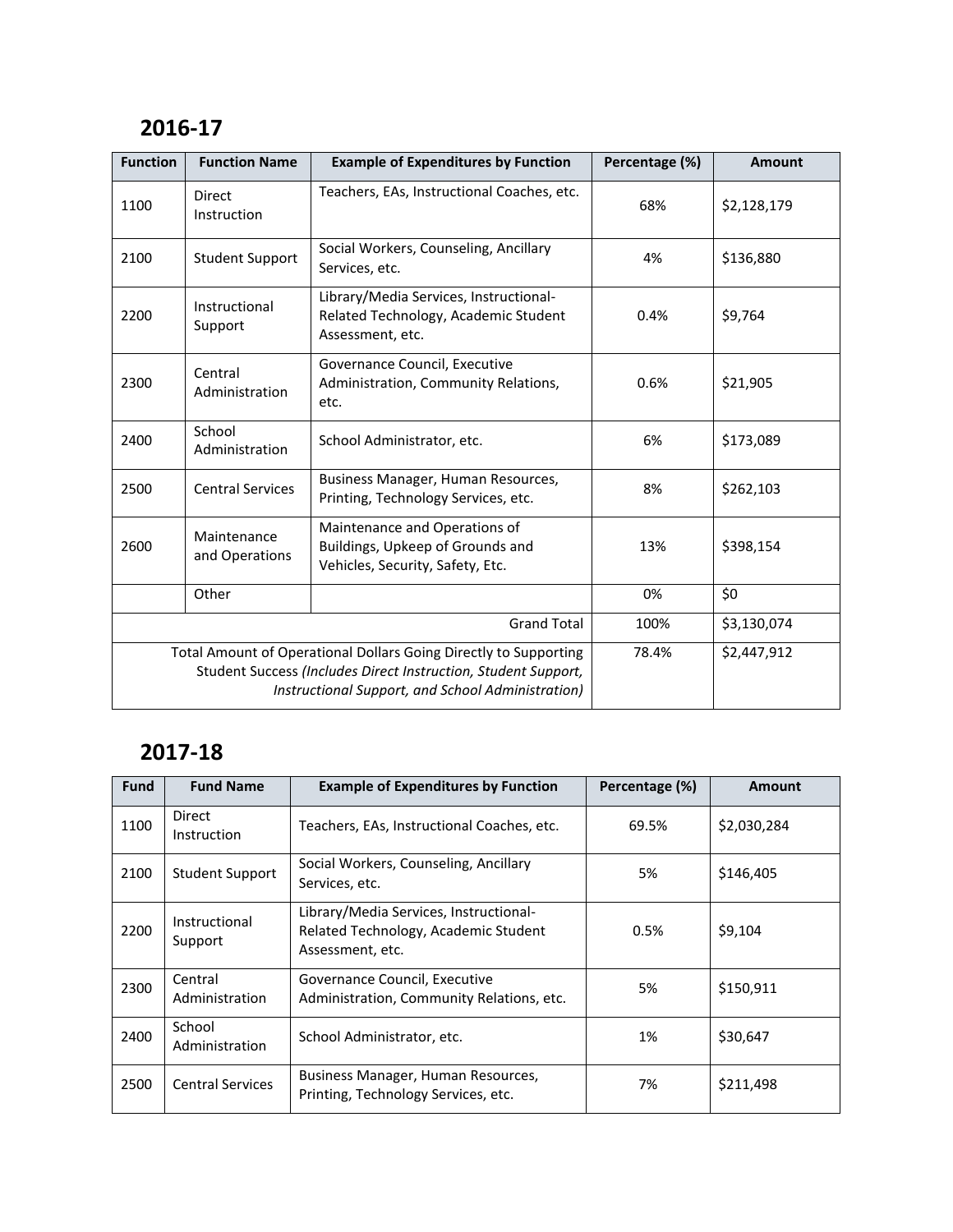| 2600                                                                                                                                                                                    | Maintenance<br>and Operations | Maintenance and Operations of Buildings,<br>Upkeep of Grounds and Vehicles, Security,<br>Safety, Etc. | 12%  | \$344,360   |
|-----------------------------------------------------------------------------------------------------------------------------------------------------------------------------------------|-------------------------------|-------------------------------------------------------------------------------------------------------|------|-------------|
|                                                                                                                                                                                         | Other                         |                                                                                                       | 0%   | \$0         |
| <b>Grand Total</b>                                                                                                                                                                      |                               |                                                                                                       | 100% | \$2,923,209 |
| Total Amount of Operational Dollars Going Directly to Supporting<br>Student Success (Includes Direct Instruction, Student Support,<br>Instructional Support, and School Administration) |                               |                                                                                                       | 76%  | \$2,216,440 |

## **2018-19**

| <b>Fund</b>                                                                                                                                                                             | <b>Fund Name</b>              | <b>Example of Expenditures by Function</b>                                                            | Percentage (%) | Amount      |
|-----------------------------------------------------------------------------------------------------------------------------------------------------------------------------------------|-------------------------------|-------------------------------------------------------------------------------------------------------|----------------|-------------|
| 1100                                                                                                                                                                                    | <b>Direct</b><br>Instruction  | Teachers, EAs, Instructional Coaches, etc.                                                            | 72.6%          | \$2,193,960 |
| 2100                                                                                                                                                                                    | <b>Student Support</b>        | Social Workers, Counseling, Ancillary<br>Services, etc.                                               | 6%             | \$190,153   |
| 2200                                                                                                                                                                                    | Instructional<br>Support      | Library/Media Services, Instructional-<br>Related Technology, Academic Student<br>Assessment, etc.    | 0.4%           | \$9,440     |
| 2300                                                                                                                                                                                    | Central<br>Administration     | Governance Council, Executive<br>Administration, Community Relations, etc.                            | 6%             | \$173,243   |
| 2400                                                                                                                                                                                    | School<br>Administration      | School Administrator, etc.                                                                            | 1%             | \$43,917    |
| 2500                                                                                                                                                                                    | <b>Central Services</b>       | Business Manager, Human Resources,<br>Printing, Technology Services, etc.                             | 6%             | \$167,283   |
| 2600                                                                                                                                                                                    | Maintenance<br>and Operations | Maintenance and Operations of Buildings,<br>Upkeep of Grounds and Vehicles, Security,<br>Safety, Etc. | 8%             | \$244,513   |
|                                                                                                                                                                                         | Other                         |                                                                                                       | $< 0.01\%$     | \$111       |
| <b>Grand Total</b>                                                                                                                                                                      |                               |                                                                                                       | 100%           | \$3,022,620 |
| Total Amount of Operational Dollars Going Directly to Supporting<br>Student Success (Includes Direct Instruction, Student Support,<br>Instructional Support, and School Administration) |                               |                                                                                                       | 80%            | \$2,437,470 |

### **2019-20**

| <b>Example of Expenditures by Function</b><br>Percentage (%)<br><b>Fund Name</b><br>Fund<br>Amount |
|----------------------------------------------------------------------------------------------------|
|----------------------------------------------------------------------------------------------------|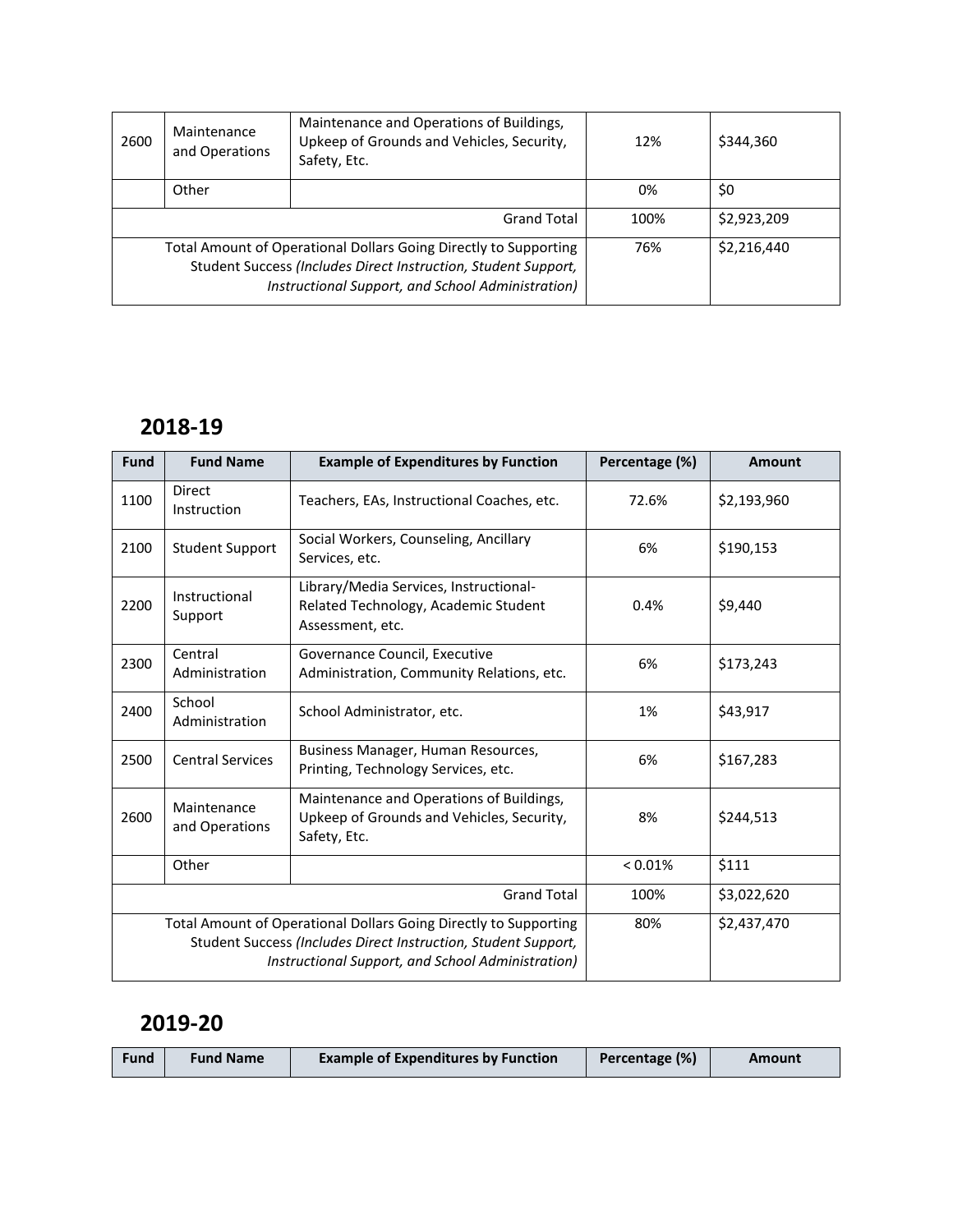| 1100                                                                                                                                                                                    | <b>Direct</b><br>Instruction  | Teachers, EAs, Instructional Coaches, etc.                                                            | 73%     | \$2,580,428 |
|-----------------------------------------------------------------------------------------------------------------------------------------------------------------------------------------|-------------------------------|-------------------------------------------------------------------------------------------------------|---------|-------------|
| 2100                                                                                                                                                                                    | <b>Student Support</b>        | Social Workers, Counseling, Ancillary<br>Services, etc.                                               | 5%      | \$164,769   |
| 2200                                                                                                                                                                                    | Instructional<br>Support      | Library/Media Services, Instructional-<br>Related Technology, Academic Student<br>Assessment, etc.    | 0.2%    | \$7,208     |
| 2300                                                                                                                                                                                    | Central<br>Administration     | Governance Council, Executive<br>Administration, Community Relations, etc.                            | 5%      | \$181,987   |
| 2400                                                                                                                                                                                    | School<br>Administration      | School Administrator, etc.                                                                            | 1.8%    | \$60,022    |
| 2500                                                                                                                                                                                    | <b>Central Services</b>       | Business Manager, Human Resources,<br>Printing, Technology Services, etc.                             | 9%      | \$306,169   |
| 2600                                                                                                                                                                                    | Maintenance<br>and Operations | Maintenance and Operations of Buildings,<br>Upkeep of Grounds and Vehicles, Security,<br>Safety, Etc. | 6%      | \$227,370   |
|                                                                                                                                                                                         | Other                         |                                                                                                       | < 0.01% | \$1,188     |
| <b>Grand Total</b>                                                                                                                                                                      |                               |                                                                                                       | 100%    | \$3,529,141 |
| Total Amount of Operational Dollars Going Directly to Supporting<br>Student Success (Includes Direct Instruction, Student Support,<br>Instructional Support, and School Administration) |                               |                                                                                                       | 80%     | \$2,812,427 |

# **Operational Budget in Bar Graph (right click on chart and input % for each field)**:

*\*Please edit the actual year you are referring to in the graph below*